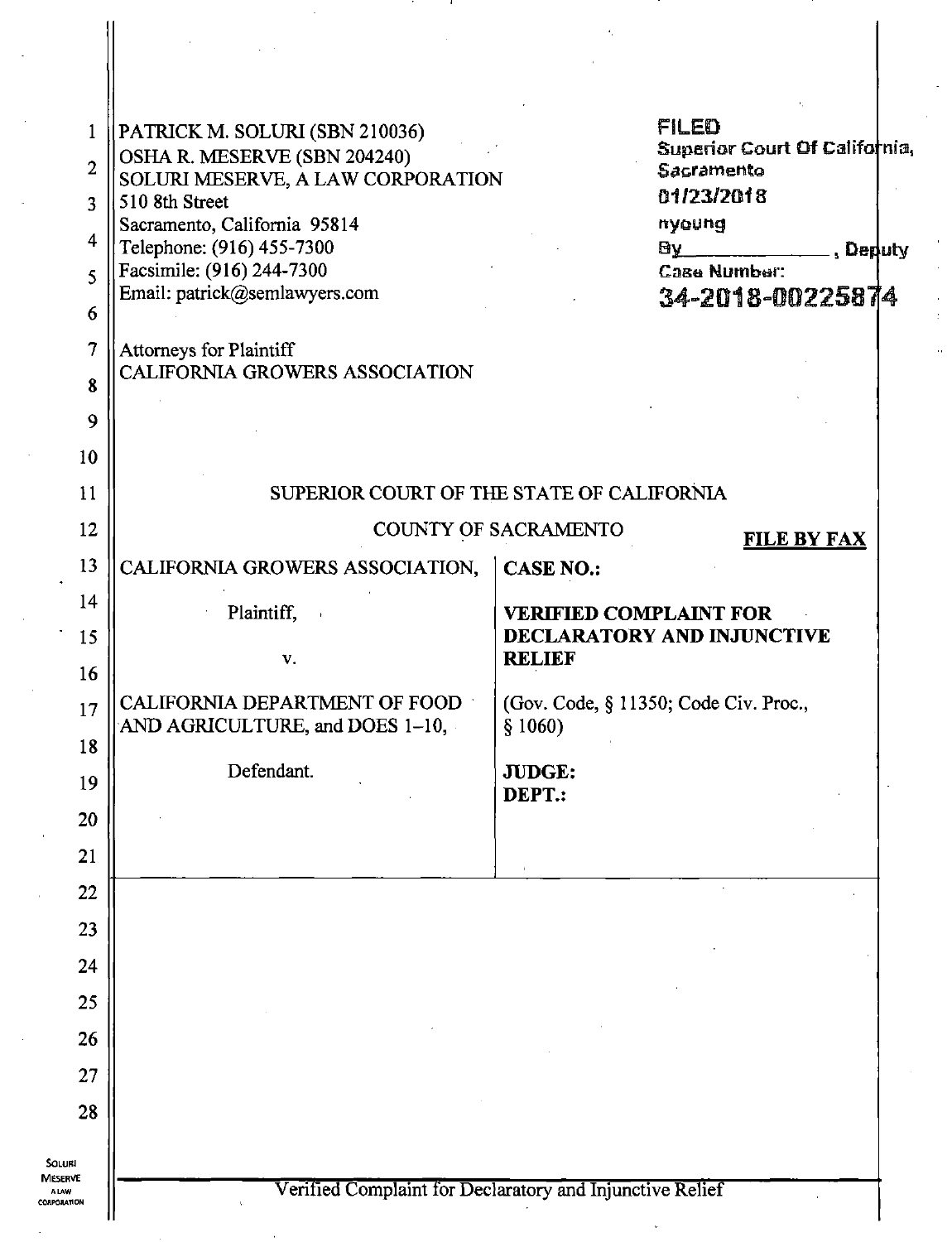Plaintiff CALIFORNIA GROWERS ASSOCIATION ("CGA" or "Plaintiff") files this action seeking judicial declaration regarding the validity of regulations pursuant to Code of Civil Procedure section 1060 and Govemment Code section 11350, alleging as follows:

1. In November 2016, Califomia voters passed Proposition 64, the "Adult Use of Marijuana Act," with 57.1 percent voter approval. One of Proposition 64's expressly stated purposes is to "ensure<sup>[]</sup> the nonmedical marijuana industry in California will be built around small and medium sized businesses by prohibiting large-scale cultivation licenses for the first five years." Defendant CALIFORNIA DEPARTMENT OF FOOD AND AGRICULTURE has promulgated a regulatory loophole that eviscerates the statutory five-year prohibition overwhelmingly approved by Califomia voters.

#### **PARTIES**

2. Plaintiff CGA is a non-profit, mutual benefit corporation organized under the laws of the state of California. CGA's purpose is to advance the interests of small farms and businesses, including cannabis cultivation operations, within Califomia.

3. Defendant CALIFORNIA DEPARTMENT OF FOOD AND AGRICULTURE ("Department" or "Defendant") is an administrative agency of the State of California. The Department promulgated regulations that are the subject of this action.

18 19 20 21 22 23 24 4. Plaintiff is currently unaware of the tme names and capacities of Does 1 through 10, inclusive, and therefore sues those parties by such fictitious names. Does 1 through 10, inclusive, are responsible in some manner for the conduct described in this complaint, or other persons or entities presently unknown to the Plaintiff who claim some legal or equitable interest in regulations that are the subject of this action. Plaintiff will amend this complaint to show the tme names and capacities of Does 1 through 10 when such names and capacities become known.

#### **BACKGROUND FACTS**

28 5. The Califomia legislature passed Senate Bill 94 on June 27, 2017, creating Division 10 of the Califomia Business and Professions Code, otherwise known as the Medical and Adult-Use Cannabis Regulation and Safety Act ("MAUCRSA"). The purpose of the

25

26

27

1

2

3

4

5

6

7

8

9

10

11

12

13

14

15

16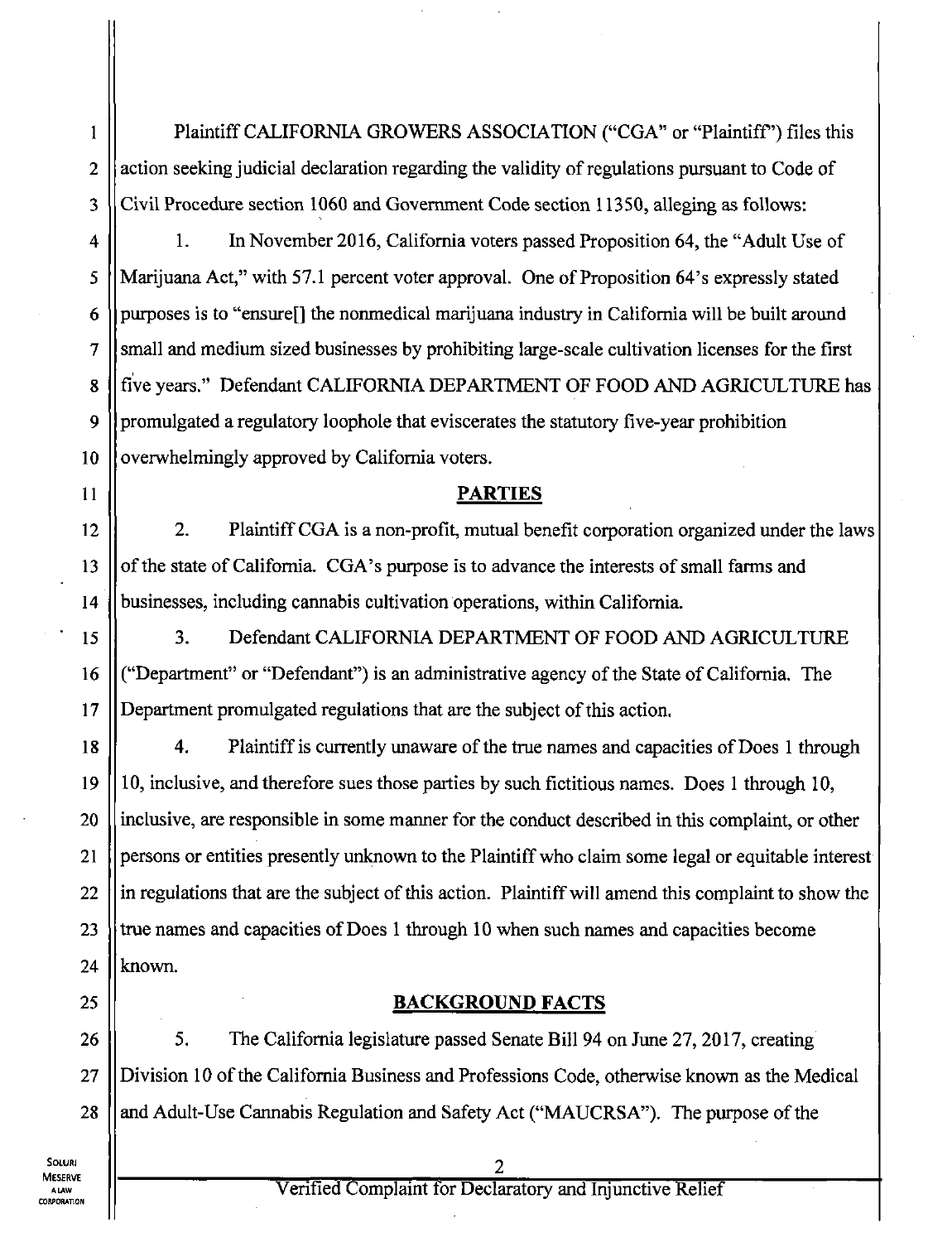MAUCRSA was to harmonize the legislature-created Medical Cannabis Regulation and Safety Act ("MCRSA") and the voter-approved Control, Regulation and Tax Adult Use of Marijuana Act ("AUMA"), including the respective cultivator licensing schemes within the two laws.

6. The Department is charged with creating regulations pursuant to the MAUCRSA. (Bus. & Prof. Code,  $\S 26012$ , subd. (a),  $\P (2)$ .)

7. MCRSA, consisting of 2015 Assembly Bill No. 243, 2015 Assembly Bill No. 266 and 2015 Senate Bill No. 643, was the first regulatory scheme for licensure and regulation of medical cannabis. Under MCRSA, the largest cultivator license available allowed one acre of total canopy for outdoor cultivation. (Sen. Bill No. 643 (2015-2016 Reg. Sess.) as chaptered Oct. 9, 2015.) Generally, the MCRSA barred a single licensee from holding more than one license, save for specific exceptions. (Assem. Bill No. 266 (2015-2016 Reg. Sess.) as chaptered Oct. 9, 2015.)

16 17 18 8. The AUMA was later enacted via a voter initiative. AUMA incorporated much of MCRSA's cultivator license scheme and expanded upon it. AUMA added a "large" cultivator license type, allowing total canopy size exceeding one acre for outdoor cultivation or 22,000 square feet for indoor or mixed-light cultivation. However, under AUMA, the Department was not to issue any "large" cultivator licenses until January 1, 2023. (AUMA, Sec. 6, Ch. 6 (2016) as approved on Nov. 8, 2016.) AUMA section 2, Findings and Declarations, explicitly state:

The AUMA ensures the nonmedical marijuana industry in Califomia will be built around small and medium sized businesses by prohibiting large-scale cultivation licenses for the first five years. The AUMA also protects consumers and small businesses by imposing strict anti-monopoly restrictions for businesses that participate in the nonmedical marijuana industry.

23 24 25 26 27 28 (AUMA, Sec. 2, Findings and Declarations, paragraph J (2016) as approved on Nov. 8, 2016.) 9. MAUCRSA, enacted by 2017 Senate Bill No. 94, established a "single system of administration for cannabis laws in Califomia .. . pursuant to the Medical Cannabis Regulation and Safety Act... and the Adult Use of Marijuana Act<sup>[1]"</sup> (Sen. Rules Com., Off. of Sen. Floor Analyses, Sen. Floor Analysis of Sen. Bill No. 94 (2017-2018 Reg. Sess.) as amended June 9, 2017, p. 1.) MAUCRSA includes the three tiers of cultivator license types found in MCRSA

1

2

3

4

5

6

7

8

9

10

11

12

13

14

15

19

20

21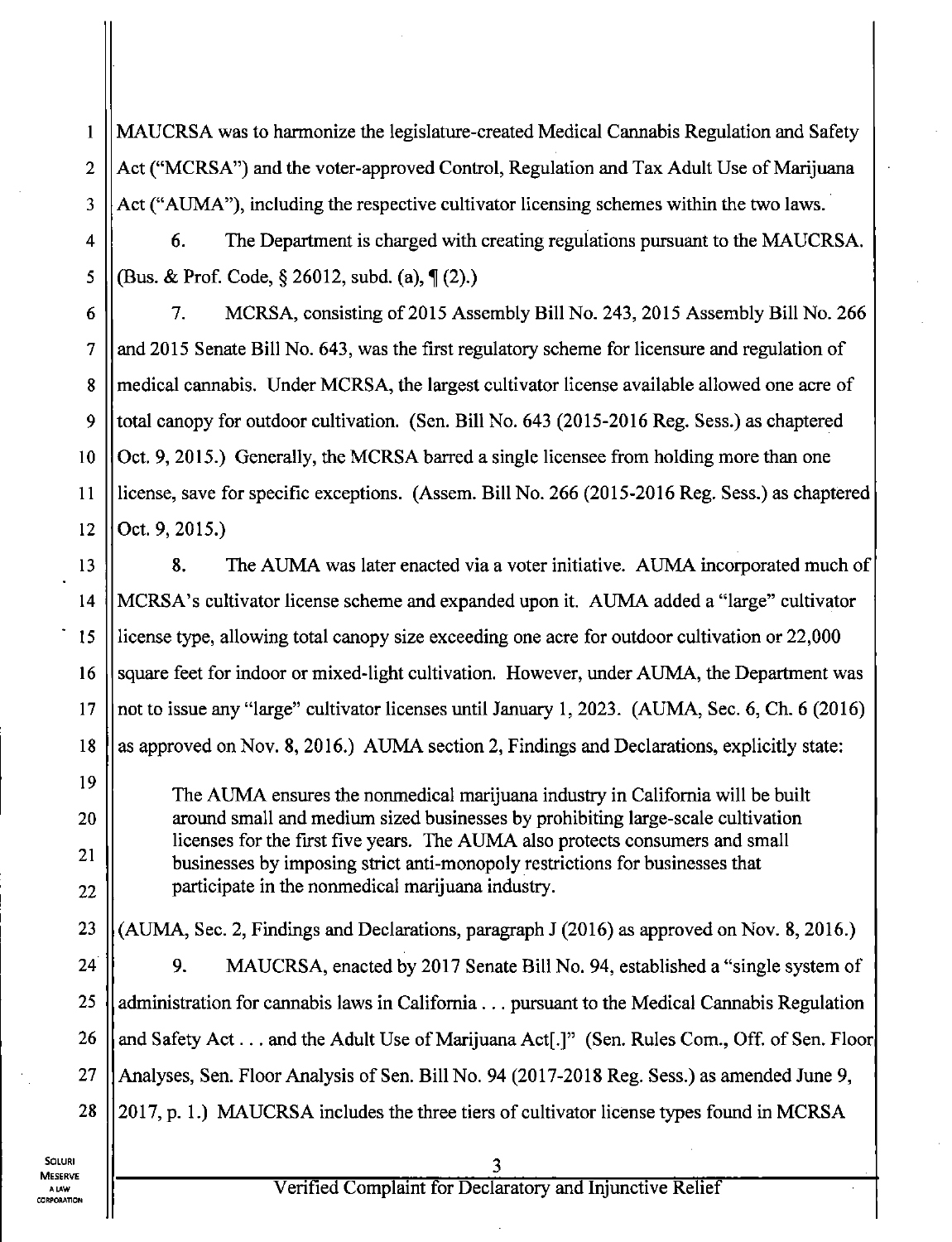and AUMA: "Small" cultivator licenses allowing up to approximately a quarter acre of total canopy size; "medium" cultivator licenses allowing up to one acre total canopy size for outdoor or 22,000 square feet for indoor or mixed-light; and "large" cultivator licenses allowing total canopy size exceeding one acre for outdoor cultivation or exceeding 22,000 square feet for indoor or mixed-light. (Bus. & Prof. Code, § 26061, subd. (a).) Consistent with AUMA, MAUCRSA also prohibits any "large" cultivator licenses from being issued until January 1, 2023. (Bus. & Prof. Code, § 26061, subd. (c).)

10. MAUCRSA contains language reflecting the same purposes and intent of MCRSA and AUMA. Licensing authorities (including the Department) are charged with protecting the public as the highest priority when exercising their powers granted by the act. (Bus. & Prof. Code, § 26011.5.) Further MAUCRSA retained the provision of AUMA that granted the legislature the power to implement and enact laws "consistent with the purposes and intent of the Control, Regulate and Tax Adult Use of Marijuana Act." (Bus. & Prof. Code, § 26013, subd. (a).) In light of the consistent language and common purposes and intent of the three laws, MAUCRSA prohibits aggregation of "small" cultivator licenses until January 1, 2023.

11. Pursuant to its statutory authority, the Department promulgated emergency regulations goveming the licensing of commercial cannabis cultivation, codified at Califomia Code of Regulations, title 3, section 8000 et seq. ("Regulations"), which are the subject of this action.

12. Consistent with the clear direction from the MAUCRSA, the Regulations prohibit a single person or entity from possessing more than one "medium" cultivator license. Section 8209 of the Regulations provide, "A person shall be limited to one (1) Medium Outdoor, or one (1) Medium Indoor, or one (1) Medium Mixed-Light A-License or M-License. This section shall remain in effect until January 1, 2023."

25 26 27 13. The Regulation's prohibition on holding more than one "medium" cultivator license is to prevent a person or entity from aggregating such licenses for the purpose of operating a large cultivation prior to January 1, 2023.

SOLURI MESERVE A LAW CORPORATION

1

2

3

4

5

6

7

8

9

10

11

12

13

14

15

16

17

18

19

20

21

22

23

24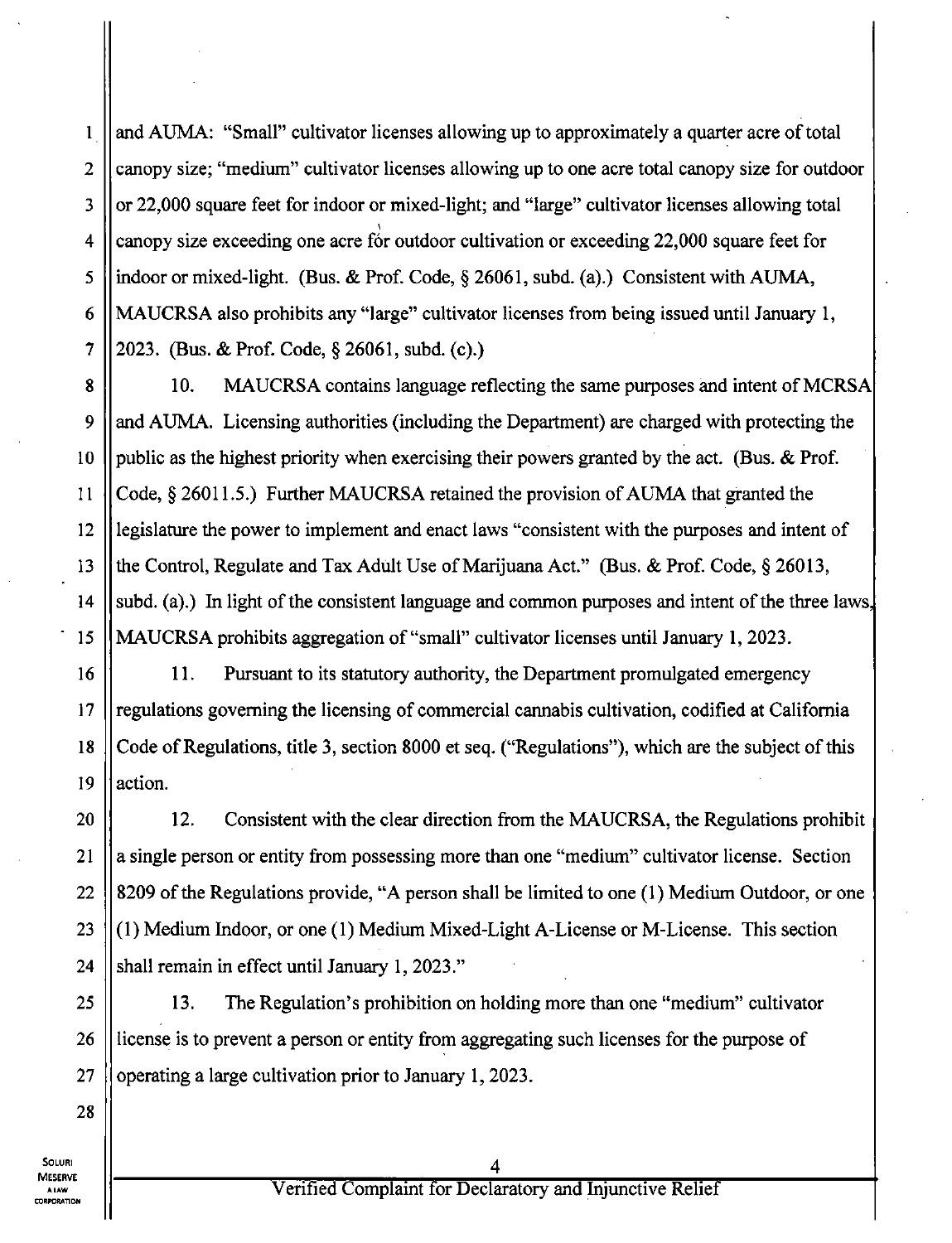14. However, the Regulations do not include an analogous limit on "small" cultivator licenses, or an aggregate acreage cap. Nothing prevents a single person or entity from holding unlimited "small" cultivator licenses for the purpose of establishing a large cultivation operation in violation of the acreage cap established in AUMA and MAUCRSA.

15. The Department's failure to cap the total number of "small" cultivator licenses issued to a single person or business violates the initial five-year prohibition on "large" cultivations set forth in MAUCRSA (Bus. & Prof. Code, § 26061, subd. (c)) as well as AUMA that any individual or entity may hold.

10 12 14 17 16. The Department's failure to cap the total number of "small" cultivator licenses that any individual or entity may hold also allows for violation of MAUCRSA's prohibition on large-scale vertical integration. Business and Professions Code section 26061, subdivision (e) provides, "A Type 5, Type 5A, or Type 5B licensee shall not be eligible to apply for or hold a Type 8, Type 11, or Type 12 license." Thus, MAUCRSA prohibits vertical integration of large carmabis cultivation with a testing laboratory, distributor or microbusiness license. The Regulations allow one to avoid this limitation by simply obtaining many "small" cultivation licenses in addition to the testing, distributor or microbusiness licenses in violation of MAUCRSA.

18 19 20 17. Authorizing large cultivation operations prior to 2023 will have a devastating effect on small and medium cannabis businesses, local economies throughout the state, and the environment.

21 22 23 24 25 26 27 28 18. The Department contracted with ERA Economics, LLC to prepare an "Economic Impact Analysis of Medical Cannabis Cultivation Program Regulations" ("Economic Study"). The Economic Study found that "[ojutdoor cultivators experience the highest regulatory costs due to lower productivity per square-foot of canopy." With respect to these regulatory costs, the Economic Study concluded that "larger scale operations are able to spread regulatory costs over a greater quantity of production, making these entities more likely to participate in the regulated market." Smaller outdoor cultivation operations, being less able to take advantage of economies of scale, are "least likely to participate in the regulated market."

SOLURI MESERVE A LAW CORPORATION

1

2

3

4

5

6

7

8

9

11

13

15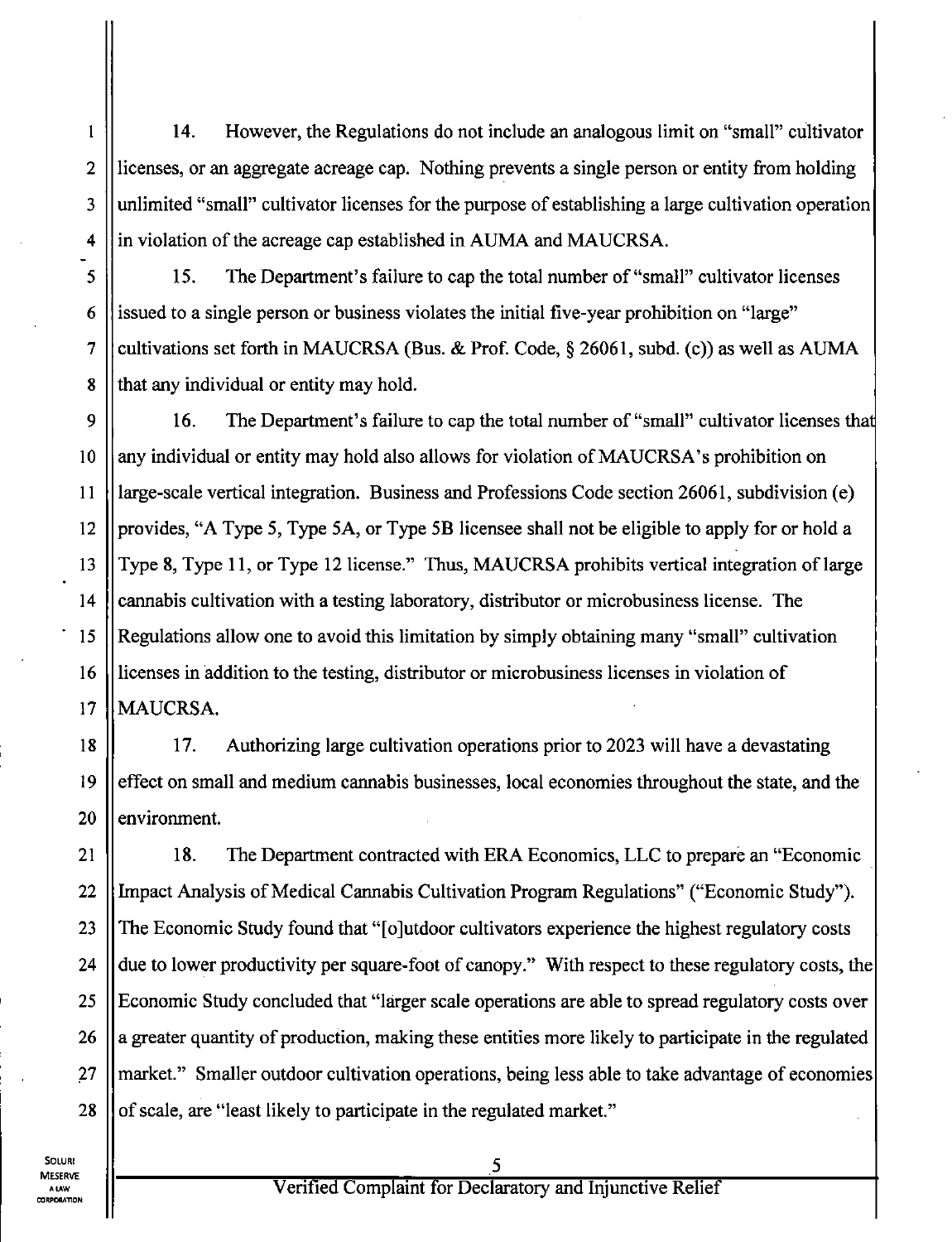19. MAUCRSA's initial five-year prohibition on large cultivation operations allows small and medium businesses necessary time to establish their operations so that they may later compete with large cultivation operations that can "spread regulatory costs over a greater quantity of production."

20. Approving large cultivation operations in 2018 will significantly reduce the ability of small and medium businesses to compete economically in the regulated market. As a result, more small and medium cultivators will choose not to enter the regulated market and will instead stay in the illegal market.

9 10 12 21. One of the claimed public benefits of the Regulations is the "[c] reation of legitimate businesses and tax revenue sources," yet the cumulative individual decisions of small and medium cultivators to remain in the illegal market due to an inability to compete with large cultivators will harm the local economies of traditional cultivation regions of the state by reducing tax revenue in these areas.

22. One of the claimed objectives of the Regulations is to "[e]stablish regulatory licensing and enforcement programs to ensure that cannabis cultivation will be performed in a manner that protects the environment." However, incentivizing small and medium operators to stay in the illegal market due to overwhelming economic competition will harm the environment because these existing illegal operators will not notify regulatory agencies of their activities, much less voluntarily comply with environmental regulations, best practices and performance standards.

#### JURISDICTION AND VENUE

23. This Court has jurisdiction over this action pursuant to Govemment Code section 11350 and Code of Civil Procedure section 1060.

24. Venue for this action properly lies in the Sacramento County Superior Court because the Department's headquarters is located in Sacramento County. Also, the Attomey General, who will be representing the Department in this action, has an office in Sacramento County. (Code Civ. Proc, § 401, subd. (1).)

1

2

3

4

5

6

7

8

11

13

14

15

16

17

18

19

20

21

22

23

24

25

26

27

28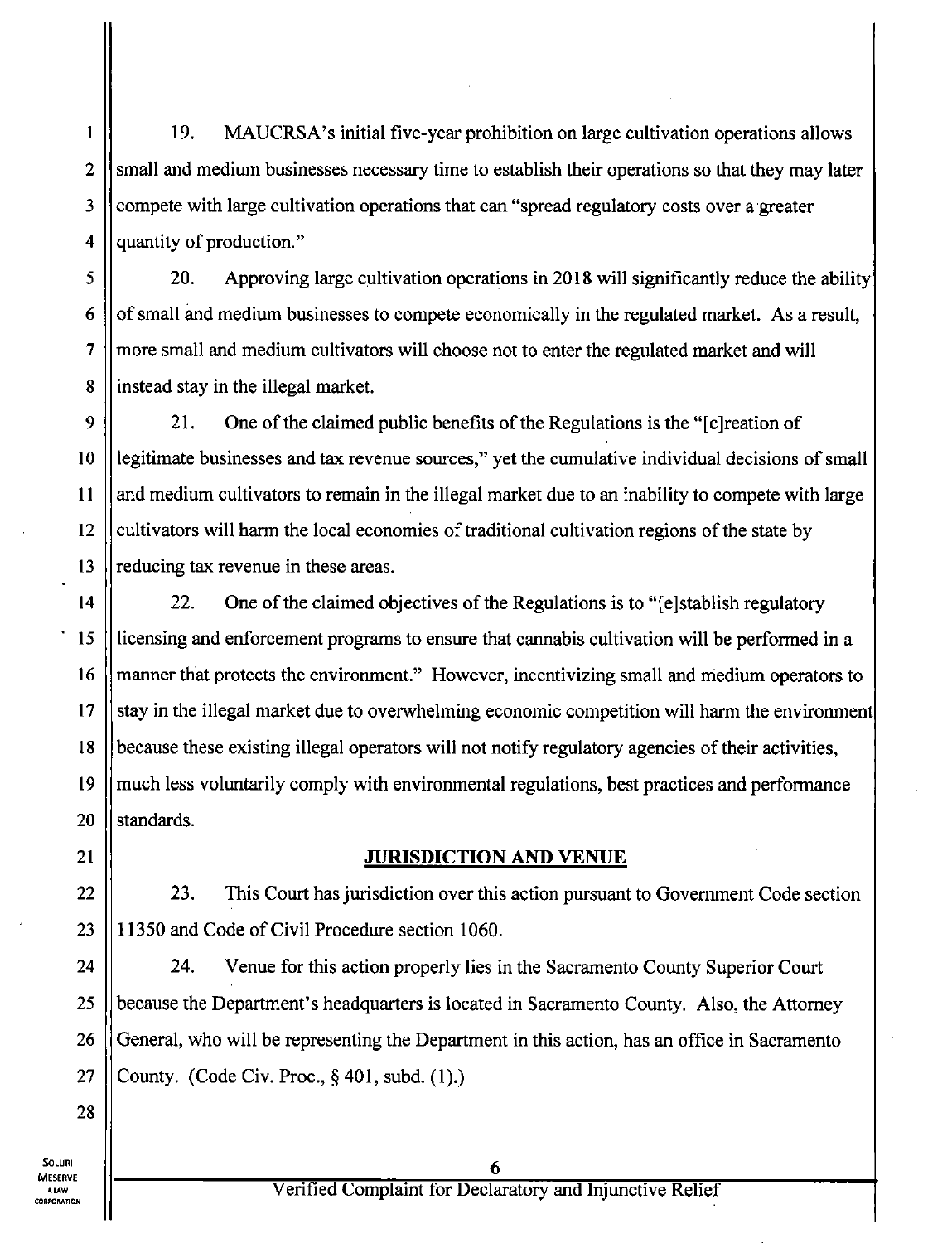#### **STANDING**

25. Plaintiff has standing to assert the claims raised in this complaint because CGA's members are subject to the Regulations, and have a direct and beneficial interest in the Department's promulgation of carmabis regulations that are consistent and within the scope of the applicable enabling statutes. CGA's members are directly and adversely affected by regulations that will authorize operation of large cannabis operations in violation of Califomia statute.

26. Plaintiff has exhausted administrative remedies to the extent required by law. Although not required under Govemment Code section 11350, CGA raised the issues alleged herein in a comment letter submitted to the Department on November 29, 2017 and another letter to the Office of Administrative Law on December 4, 2017.

#### **FIRST CAUSE OF ACTION**

#### **Declaratory Relief**

27. Plaintiff realleges and incorporates by reference the allegations in paragraphs 1 through 26 as if fully set forth herein.

16 18 19 20 28. An actual controversy has arisen and now exists between Plaintiff and the Department. As described above. Plaintiff contends that Defendant's Regulations are inconsistent with MAUCRSA, MCRSA, and AUMA because the regulations allow unlimited "small cultivator" licenses to be issued to a single person or entity thereby authorizing large cultivations prior to January 1, 2023.

22 23 24 25 26 29. A judicial determination of these issues and of the respective duties of Plaintiff and Defendant is necessary and appropriate at this time under the circumstances because the Regulations have been promulgated by the Department, approved by the Califomia Office of Administrative Law, and are presently being implemented by the Department for purposes of issuing cannabis licenses. A judicial determination is necessary to prevent the issuance of cannabis licenses in violation of MAUCRSA, MCRSA, and AUMA.

27

SOLUR MESERVE A LAW CORPORATION 1

2

3

4

5

6

7

8

9

10

11

12

13

14

15

17

21

28 *III* 

*Ill •*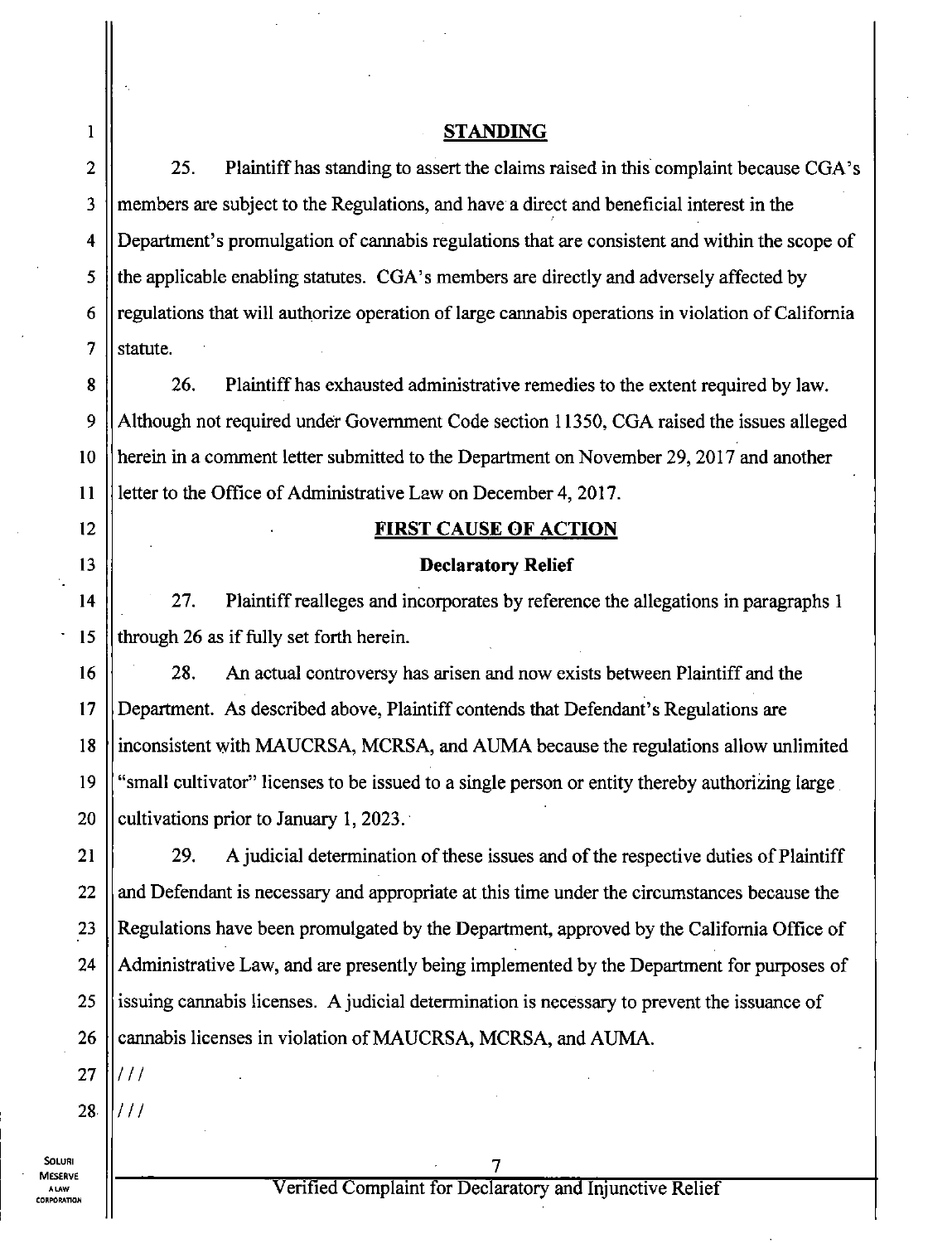| 1                                            | <b>PRAYER</b>                                                                                   |  |
|----------------------------------------------|-------------------------------------------------------------------------------------------------|--|
| 2                                            | WHEREFORE, Plaintiff prays for relief as follows:                                               |  |
| 3                                            | For a declaration that the Department's Regulations are inconsistent with<br>1.                 |  |
| 4                                            | MAUCRSA and other applicable laws;                                                              |  |
| 5                                            | 2.<br>For a stay, temporary restraining order, preliminary injunction, and permanent            |  |
| 6                                            | injunction prohibiting the Department from issuing "small cultivation" licenses pursuant to the |  |
| 7                                            | Regulations in violation of the acreage cultivation cap provided by MAUCRSA and other           |  |
| 8                                            | applicable laws;                                                                                |  |
| 9                                            | 3.<br>For costs of the suit;                                                                    |  |
| 10                                           | For attorneys' fees pursuant to the Code of Civil Procedure section 1021.5; and<br>4.           |  |
| 11                                           | 5.<br>For such other and further relief as the Court deems just and proper.                     |  |
| 12                                           | Dated: January 23, 2018<br><b>SOLURI MESERVE,</b>                                               |  |
| 13                                           | <b>A LAW CORPORATION</b>                                                                        |  |
| 14                                           | By:                                                                                             |  |
| 15                                           |                                                                                                 |  |
| 16                                           |                                                                                                 |  |
| 17                                           |                                                                                                 |  |
| 18                                           |                                                                                                 |  |
| 19                                           |                                                                                                 |  |
| 20                                           |                                                                                                 |  |
| 21                                           |                                                                                                 |  |
| 22                                           |                                                                                                 |  |
| 23                                           |                                                                                                 |  |
| 24                                           |                                                                                                 |  |
| 25                                           |                                                                                                 |  |
| 26                                           |                                                                                                 |  |
| 27                                           |                                                                                                 |  |
| 28                                           |                                                                                                 |  |
| <b>SOLURI</b>                                |                                                                                                 |  |
| <b>MESERVE</b><br><b>ALAW</b><br>CORPORATION | Verified Complaint for Declaratory and Injunctive Relief                                        |  |
|                                              |                                                                                                 |  |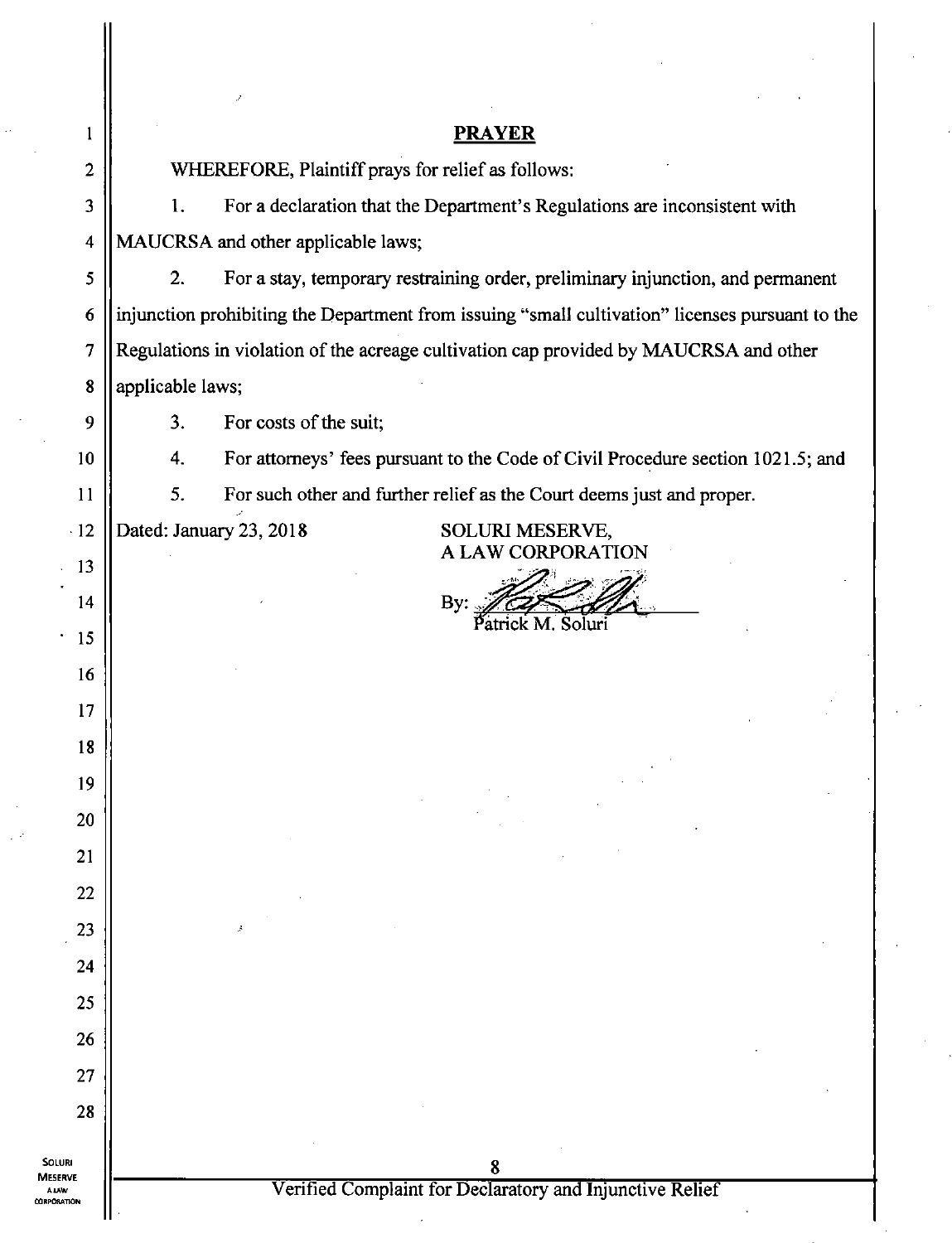### VERIFICATION

 $\mathbf{A}$ 

 $\ddot{3}$ 

 $\ddot{ }$ 

5

6

 $\overline{7}$ 

 $\ddot{\bm{8}}$ 

 $\ddot{\mathbf{Q}}$ 

10

11

 $\ddot{1}2$ 

13

14

15

 $16$ 

 $17$ 

18

19

 $20$ 

 $2<sub>k</sub>$ 

 $22^{\circ}$ 

 $23$ 

 $24$ 

 $\cdot$  25.

 $26$ 

27

 $28^\circ$ 

Sotua

I, Hezekiah Allen, am the executive director for Plaintiff CALIFORNIA GROWERS  $\overline{2}$ ASSOCIATION in the above-entitled action, and am authorized to execute this verification on its behalf. I have read the foregoing complaint and know the contents thereof. The same is trueof my own knowledge, except as to those matters which are therein alleged on information and belief, and as to those matters. I believe it to be true.

I declare under penalty of perjury under the laws of the State of California that the foregoing is true and correct.

Executed this 22nd day of January 2018, in Sacramento, California.

Hezekiah Allen

Verified Complaint for Declaratory and Injunctive Relief